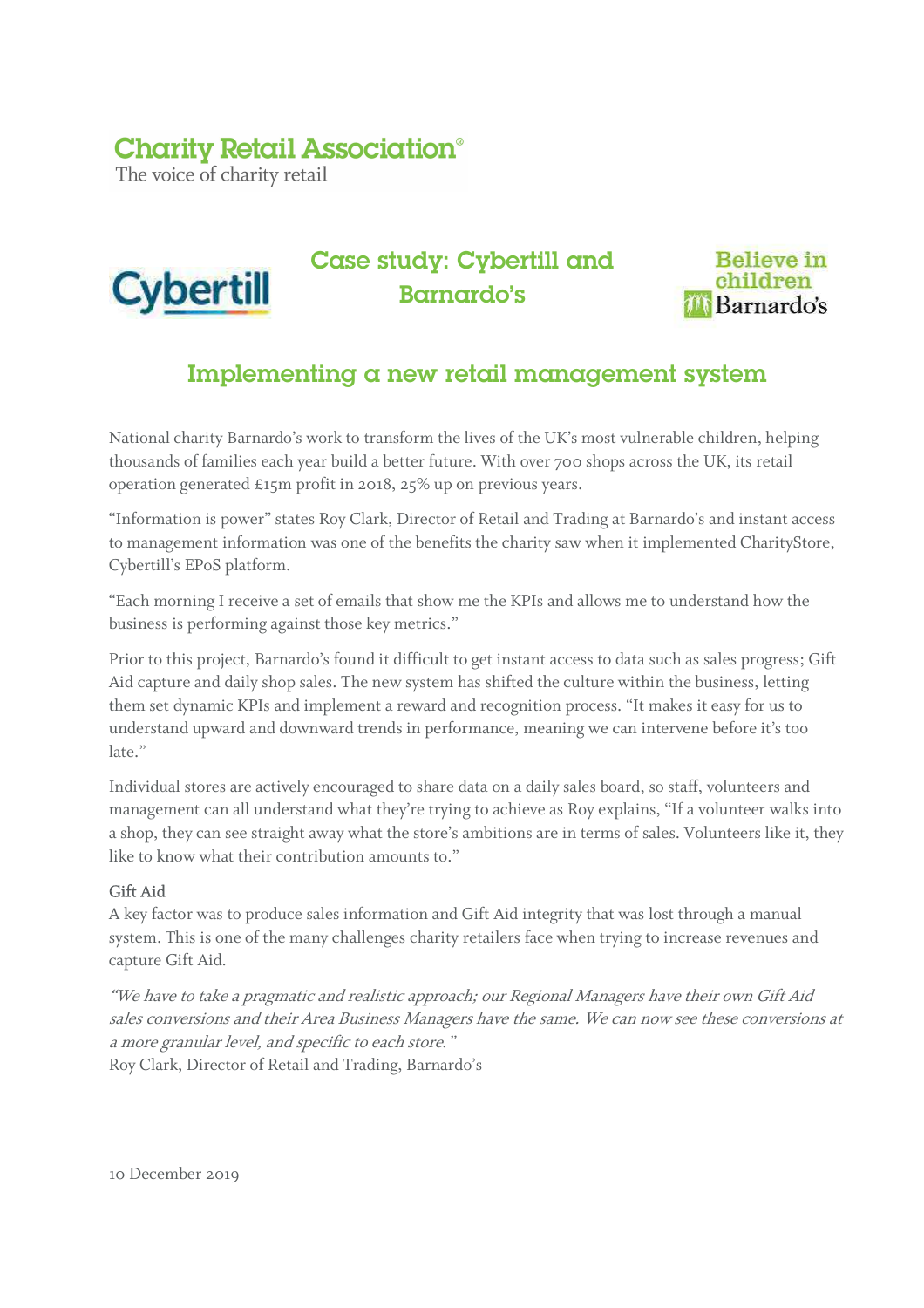# **Charity Retail Association®**

## The voice of charity retail

Barnardo's understand that Gift Aid capture can often be determined by social demographics. If a shop is in an area where there are a higher number of elderly people, or workers below the tax threshold, you're less likely to have people sign up to Gift Aid, reducing the capture.

As a result of having access to this information, Barnardo's can set nationwide sales targets for its 700 plus shops, taking historical performance into consideration, while looking at what the new technology can bring to improve the process.

"The key thing for us is that we have an agreed set of sales targets with our managers. We operate in a 'tiered fashion' where I set the nationwide sales conversion, and this is then broken down into four geographical regions, each with approximately 170 to 180 stores. Each of these regions has a regional manager, who has around eight business managers reporting to them, each with around 20 to 25 stores to look after" explains Roy.

Out of the 7 areas that were using CharityStore by June 2018, all showed a significant increase in Gift Aid sales conversion, varying from 8% improvement up to 25% (based on sales from a manual system used from June 2017 – January 2018, and on EPOS from June 2018 – January 2019).

Making the change from a manual system, means Barnardo's has seen a dramatic increase in Gift Aid capture, as Roy explains; "in one of our areas we had 25 stores with an average Gift Aid capture of 37% on the manual system. This was good as it is slightly higher than the national average for the industry, which according to BDO is 31% but the average for Barnardo's was 41%."

"Since implementing CharityStore, Gift Aid capture started to increase, but not as much as other areas, so the Area Manager put in place some key actions to address this, including talking to peers to gain best practice advice and understanding performance levels. By acting upon this advice, the area is now consistently hitting around 57% capture. It's incredible. Since implementing CharityStore it's not uncommon for stores to hit over 70% Gift Aid capture"

As the capture continues to increase, Roy tells of how some stores are hitting around 73% Gift Aid and maintaining it, which he believes is down to involving store managers in the process.

The way some store managers operate now has changed completely, they can now send out Thank You notes to staff and volunteers who managed to improve their sales activity and capture more Gift Aid in the process, "although there is no cash bonus, people are rewarded by the fact that they're seeing good financial results and making more money for Barnardo's, all because of extra Gift Aid."

### Increasing donor engagement

Barnardo's continue to develop thankyou emails for their donors, that are sent to opted-in contacts each time a donation is made. "It's incredibly engaging" explains Roy, "I speak from experience, we did a lot of research and insight around this, which is why we decided to get this extra piece of work done."

In line with HMRC rules, Barnardo's write to donors every six to eight weeks, thanking them for donations, and notifying them how much their donations have made for the charity, "it's something we get a lot of positive feedback from."

10 December 2019